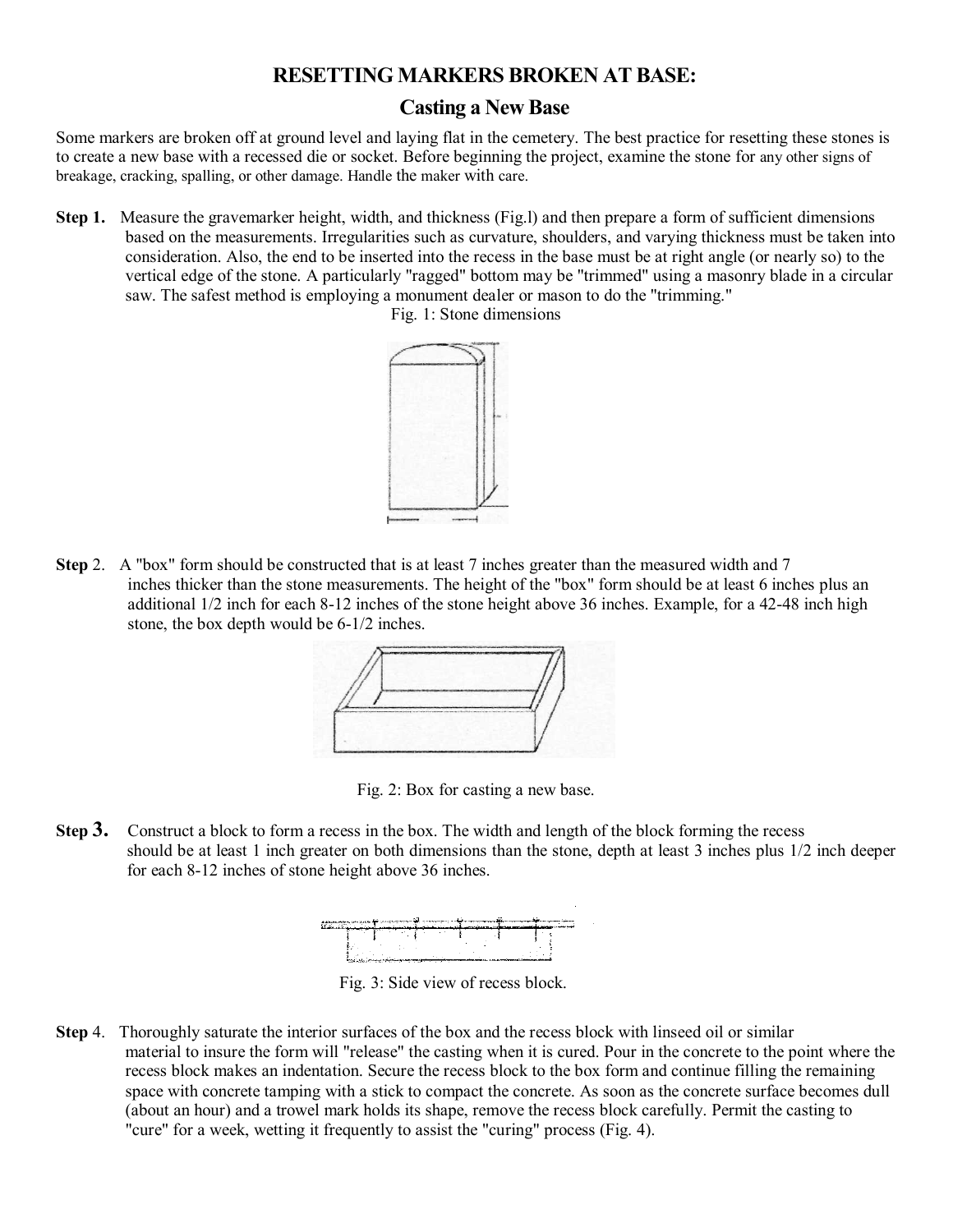

Fig. 4: Top view of recess block in box form filled with concrete (the dark-shaded area).

If the block has become too firmly embedded in the concrete it can be extracted later using a masonry bit to drill several holes up from the bottom until the drill reaches the block; then drive the block out with a dowel. These holes will be covered when mortar is introduced to set the stone.

- **Step 5.** The cast base should be allowed to "cure" for a least a three days. Frequent wetting of the cast will aid in the curing process.
- **Step 6.** Set the new base into the ground on a bed of pea gravel and sand for drainage. The top of the base should be an inch or so below grade so that it does not show since it could detract from the appearance of the stone. Level the new base lengthwise and crosswise.
- **Step 7.** Prepare the mortar. Mix a fairly wet 1:4:8 mix of white (not gray) Portland cement, hydrated lime, and fine clean sand. White Portland cement (ASTM C-150, Type I) does not contain sulfates or other soluble salts that can cause staining and efflorescence. The hydrated lime (ASTM C-207, Type S) helps provide high plasticity and water retention with a safe degree of strength. This setting mortar is softer than the stone and any failure is likely to occur in the mortar, preventing the stone from being damaged.
- **Step** 8 To set the stone, first lay a 1/2 inch layer of mortar in the bottom of the recess, set the stone in place, fill the perimeter with mortar to the top of the cast base and slightly above shaping a "bead" to assist water run-off (Fig. 5). Make sure the stone is level. If necessary, additional mortar can be added to the sides of the slot and small pieces of soft waste stone can be used as shims to hold the stone in position while the mortar sets.



Fig. 5: Reset stone mortared into the base and braced.

**Step** 9. Backfill & brace the stone ensuring it to be plumb (vertical) and level. Remove brace after a week or so.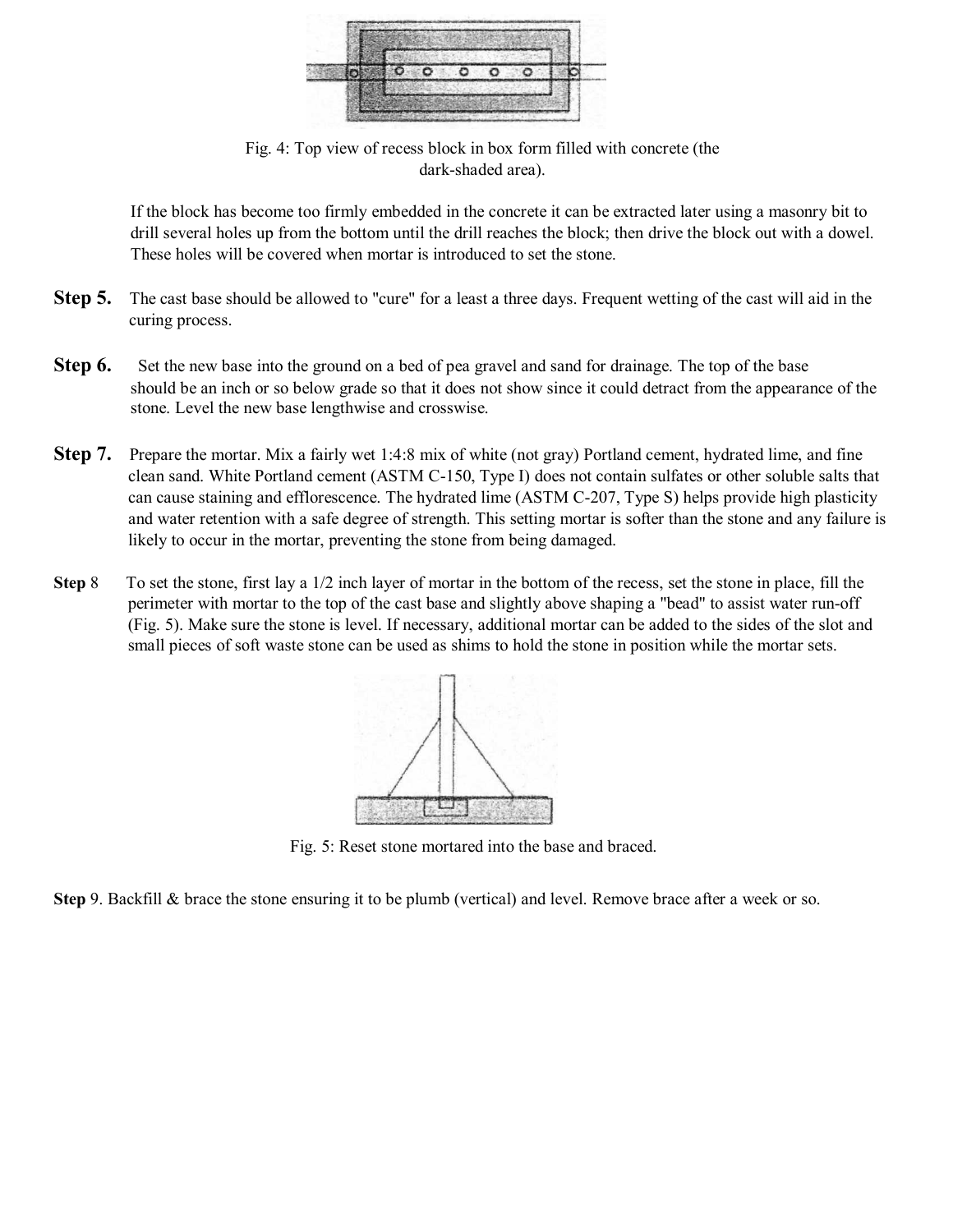# **RESETTING AND REPAIRING:APPROPRIATE MATERIALS**



### **Resetting Mortars to Fill Recessed Slot in Base**

Portland cement with extra lime mix to soften cement can be used to set stone in recessed base. **1** Part White Portland Cement (recommended: ASTM C-150. Type I) 4 Parts Hydrated Lime (recommended: ASTM C-207, Type S) 8 Parts Clean Sand Clean water, use sparingly, mixture should by very stiff, almost 'dry'

#### **Mortar for Resetting Stacked Markers with Multiple Components**

1 Part White Portland Cement (recommended: ASTM C-150. Type I) 3 Parts Hydrated Lime (recommended: ASTM C-207, Type S) Clean water, use sparingly, mixture should by very stiff, almost 'dry<sup>1</sup>

#### **Mortar for Filling Void Patch Mix**

2 parts White Portland Cement (recommended: ASTM C-150. Type *I)* 4 parts Hydrated Lime (recommended: ASTM C-207, Type S) 7 parts Stone dust and grit Clean water, use sparingly, mixture should by very stiff, almost 'dry'. Use different colors of powdered grout to color the mortar mix for a decent color match

Received special training in mixing and application should use these products. Example: Jahn Mortar available through Cathedral Stone Products, Inc., 7266 Park Circle Drive, Hanover, Maryland 21076, 800 684-0901.

#### **Material Appropriate Stone Adhesives**

**Mastico Epoxy** (Mix clear and white then add stone dust.) Hilgartner Natural Stone Co., 101 W. Cross St., Baltimore, Maryland 21230 410-752-4832

**AKEMI: Akepox** 2010, 2010 Gel Mix Stone Boss Industries, Inc. San Francisco, CA 415-822-2577,

**Barre Pak Epoxy** - 70 gram kit (gray) Miles Supply Company Inc., PO Box 237 Barre, VT 05641-0237, 802-476-3963

#### **Sources**

"John Walters' Recipes for Various Mortar Mixes," <www.rootsweb.com/~inpcrp/mortarmixes.htm>! Association for Gravestone Studies, <www.gravestonestudies.org> Chicora Foundation, www.chicora.org/restting.htm